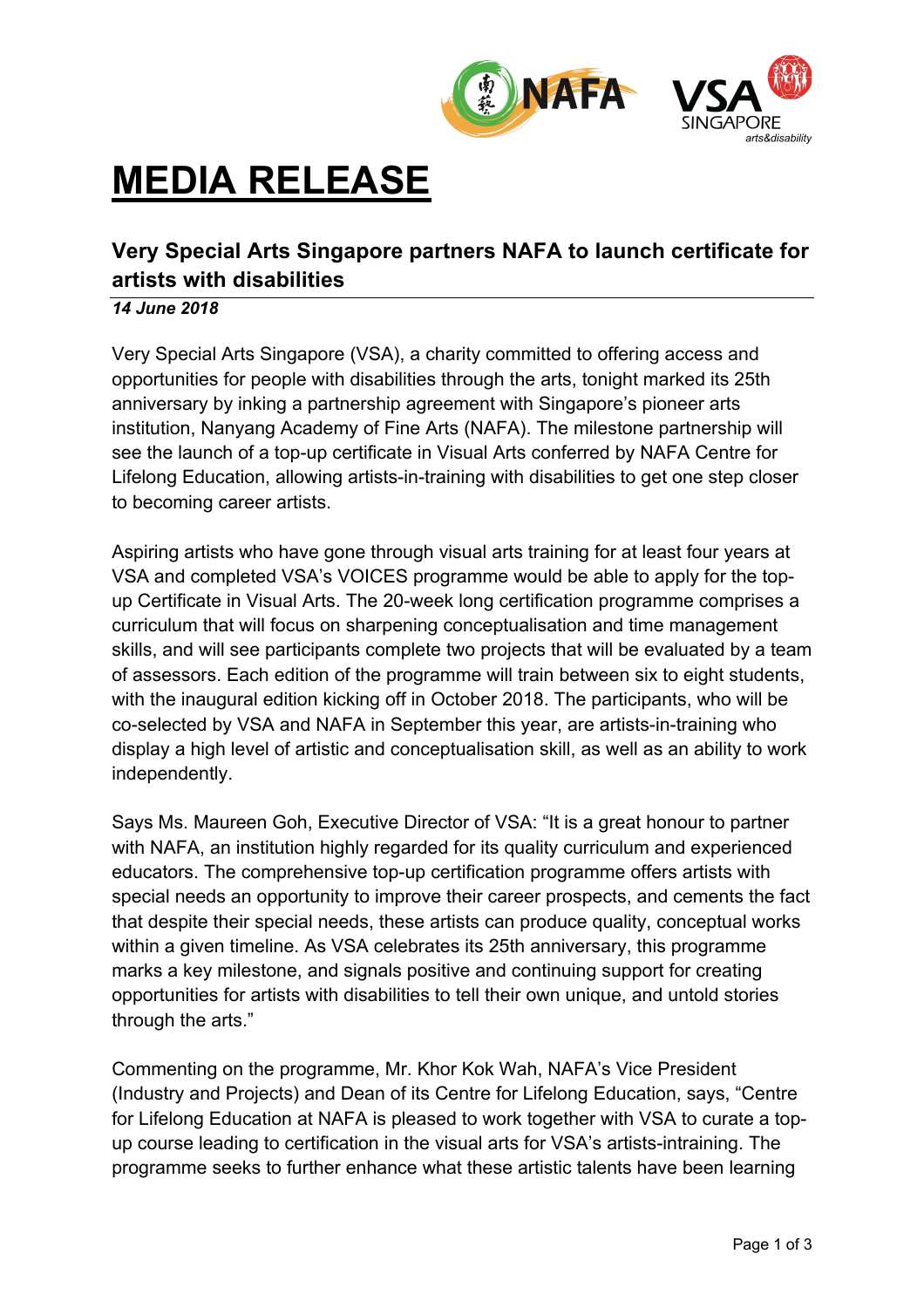

through the serious training and mentorship at VSA, and achieving a certificate would be an endorsement of their talent and hard work. We wish students attending the course success in all their aspirations and endeavours, artistic or otherwise."

The Letter of Collaboration was signed tonight by VSA Executive Director, Ms Maureen Goh and NAFA's Dean, Centre for Lifelong Education, Mr Khor Kok Wah, in the presence of Guest-of-Honour, Ms. Linda de Mello, Director (Sector Development, Visual Arts), National Arts Council. Ms de Mello said, "We would like to congratulate VSA and NAFA on the launch of the Visual Art certification programme to nurture the skills of aspiring artists with disabilities. Over the years, we have witnessed an encouraging shift in the arts scene towards embracing diversity amongst us. It is heartening to see our arts institution foster greater inclusivity through this programme."

The signing ceremony took place at the launch of VSA's annual visual art exhibition by VOICES artists-in-training and student-artists, *Rhythm and Water* – VOICES Annual Exhibition 2018. The exhibition is supported by the National Arts Council and venue partner The Arts House. It is open to the public and will run from 14 to 19 June 2018 at The Arts House, Gallery 2. (See Annex A for exhibition details)

Please refer to Annex A for more information about *Rhythm and Water.*

**END**

#### **About Very Special Arts Singapore**

Very Special Arts Singapore Ltd (VSA) is a registered charity under National Council of Social Service in Singapore. VSA Singapore is also affiliated to VSA International in the United States. Founded by Singapore's Ambassador-at-large, Professor Tommy Koh, on 27 September 1993, the mission of VSA is to create and provide access and opportunities for people with disabilities through the arts. To achieve this, VSA promotes the educational, social, rehabilitative and therapeutic benefits of visual, performing and literary arts. In March 2018, VSA Singapore produced and presented the inaugural Asia-Pacific performing arts festival, True Colours, which featured disabled dancers and musicians from Asia Pacific and invited performers from other parts of the world and Singapore.